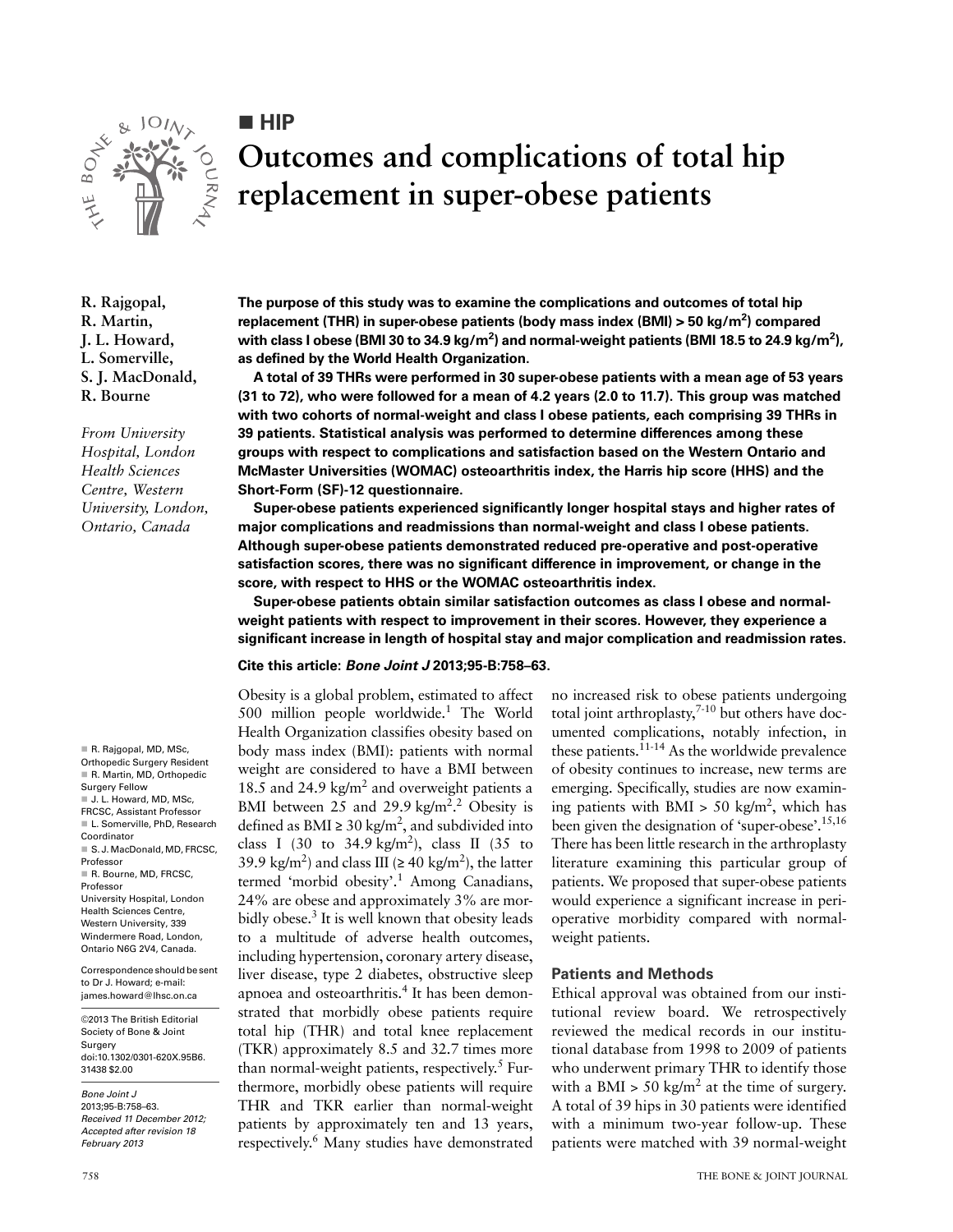| <b>Characteristic</b>                 | Normal-weight     | Class I obese     | Super-obese       | p-value          |
|---------------------------------------|-------------------|-------------------|-------------------|------------------|
| Patients/hips (n)                     | 39/39             | 39/39             | 30/39             | $1.00*$          |
| Mean age (yrs) (range)                | 53.1 (29 to 72)   | 52.6 (30 to 72)   | 53.0 (31 to 72)   | $0.98^+$         |
| Female $(n, %)$                       | 33(85)            | 31(79)            | 25 (83)           | $0.84*$          |
| Indication (hips) (n, %)              |                   |                   |                   |                  |
| Osteoarthritis                        | 27(69)            | 22 (56)           | 24(62)            | $0.50^{*}$       |
| Inflammatory arthritis                | 1(3)              | 0(0)              | 0(0)              | $0.37*$          |
| Post-traumatic arthritis              | 2(5)              | 3(8)              | 4 (10)            | $0.70^{*}$       |
| Childhood hip dysplasia               | 9(23)             | 14 (36)           | 11(28)            | $0.46^{*}$       |
| Mean time since surgery (yrs) (range) | 6.6 (2 to 13)     | 7.0 (3 to 14)     | 6.7 (3 to 15)     | $0.89^{+}$       |
| Mean follow-up (yrs) (range)          | 5.0 (2.0 to 12.3) | 4.3 (2.0 to 12.5) | 4.2 (2.0 to 11.7) | $0.27^{\dagger}$ |

Table I. Demographic data for normal-weight (body mass index (BMI) 18.5 to 24.9 kg/m<sup>2</sup>), class I obese (BMI 30.0 to 34.9 kg/m<sup>2</sup>) and super-obese (BMI > 50 kg/m<sup>2</sup>) patients

\* Pearson's chi-squared test † ANOVA with Tukey's

patients (39 hips) and 39 class I obese patients (39 hips) with regard to primary diagnosis, gender, side of surgery, age and time since surgery. All surgeons contributing to the database were fully trained as independently practising surgeons who undertook a minimum of 100 primary THRs annually. Patients were operated on via a lateral or posterior approach. Post-operatively, patients were placed on antibiotic prophylaxis for 24 hours and provided with thromboembolic prophylaxis using either low-molecular-weight heparin or warfarin for a period of between 14 and 30 days.

The patients' medical records were reviewed to establish the presence of comorbidities, including cardiorespiratory disease, cerebrovascular disease, obstructive sleep apnoea, hypertension, type 2 diabetes and smoking. Technical information was gathered, including the prosthesis used and its manufacturer, material and method of fixation. A multitude of different hip systems were used during period of study. However, Smith and Nephew (Reflection, Synergy; London, United Kingdom) and DePuy (Duraloc, Pinnacle, Summit; Warsaw, Indiana) systems comprised the vast majority of components used. Peri-operative variables were gathered, including length of hospital stay, surgical time and pre- and post-operative haemoglobin levels. Finally, peri-operative complications were documented and were divided into major (including deep infection, dislocation, peri-prosthetic fracture, aseptic loosening, pulmonary embolus and acute kidney injury) and minor categories (including superficial infection, requirement for blood transfusion, urinary tract infection, deep-vein thrombosis and intra-operative fracture). A major complication was defined as one that resulted in revision surgery or injury to major organs. At discharge, patients were sent home, to their regional hospital or to a separate rehabilitation facility. The decision to transfer a patient to either of the latter institutions was based on the opinion of the treating physiotherapist and physician.

The patients' functional scores were obtained from our database. The pre-operative and post-operative Western Ontario and McMaster Universities (WOMAC)

osteoarthritis index,  $17,18$  Harris hip score (HHS)<sup>19</sup> and Short-Form  $(SF)$ -12<sup>20</sup> (mental and physical components) outcome scores were used. Total composite scores are represented.

**Statistical analysis.** Data analysis included comparison of pre- and post-operative WOMAC, HHS and SF-12 scores as well as the change in outcome scores between superobese, class I obese and normal-weight groups. Groups were also compared based on major and minor complication rates, and rate of readmission. Statistical testing was performed using SPSS v. 21 (IBM, Armonk, New York). Analysis of variance (ANOVA) with Tukey's test for multiple comparisons was used to test for the differences in continuous variables, and Pearson chi-squared analysis was used to test for the difference in non-numeric or categorical variables. A p-value < 0.05 was considered significant.

#### **Results**

In all, 39 THRs were performed in 30 super-obese patients and matched with class I obese and normal-weight controls (Table I). The medical comorbidities of the groups are shown in Table II. There were significantly more patients with type 2 diabetes (chi-squared test,  $p < 0.001$ ), hypertension (chi-squared test,  $p = 0.01$ ) and obstructive sleep apnoea (chi-squared test,  $p = 0.01$ ) in the super-obese group than in the class I obese and normal-weight groups. The types of implant and methods of fixation were not significantly different among the groups (Table III).

Complete pre- and post-operative outcome scores were available for 25 THRs in 19 super-obese patients. However, all data in the super-obese group, complete and partial, is included in Figure 1. Super-obese patients demonstrated significantly lower mean pre- and post-operative WOMAC scores than class I obese (ANOVA with Tukey's,  $p = 0.004$ and  $p = 0.001$ , respectively) and normal-weight patients (ANOVA with Tukey's,  $p = 0.02$  and  $p < 0.001$ , respectively). However, there was no significant difference in the change in the WOMAC osteoarthritis indices comparing the superobese group with class I obese ( $p = 0.82$ ) and normal-weight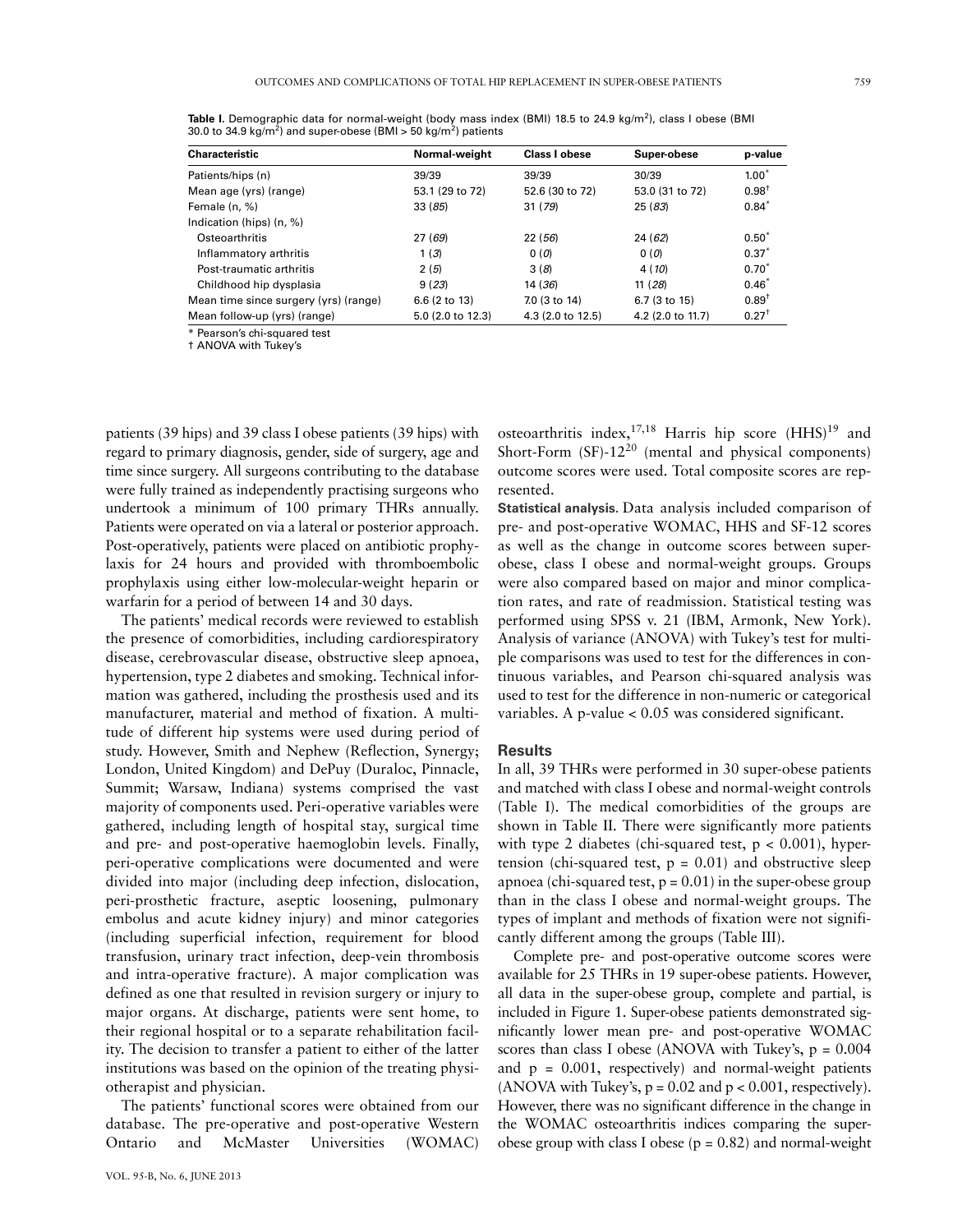**Table II.** Medical comorbidities at the time of hip replacement in normal-weight (body mass index (BMI) 18.5 to 24.9 kg/m<sup>2</sup>), class I obese (BMI 30.0 to 34.9 kg/m<sup>2</sup>) and super-obese patients (BMI > 50 kg/m<sup>2</sup>)

| Comorbidity (n, %)       | Normal-weight<br>(39 patients) | <b>Class I obese</b><br>(39 patients) | Super-obese<br>(30 patients) | p-value |
|--------------------------|--------------------------------|---------------------------------------|------------------------------|---------|
| Smoking                  | 3(8)                           | 3(8)                                  | 6(20)                        | 0.11    |
| Type 2 diabetes          | 1(3)                           | 1(3)                                  | 11(37)                       | < 0.001 |
| Hypertension             | 10(26)                         | 11(28)                                | 22(73)                       | 0.01    |
| Coronary artery disease  | 1(3)                           | 0                                     | 4(13)                        | 0.07    |
| Obstructive sleep apnoea | 0                              | 1(3)                                  | 7(23)                        | 0.01    |

\* Pearson's chi-squared test

**Table III.** Implant specifications in normal-weight (body mass index (BMI) 18.5 to 24.9 kg/m<sup>2</sup>), class I obese (BMI 30.0 to 34.9 kg/m<sup>2</sup>) and superobese patients (BMI > 50 kg/m<sup>2</sup>)

| Implant                               | Normal-weight ( $n = 39$ THRs) | Class I obese $(n = 39$ THRs) | Super-obese $(n = 39$ THRs) | p-value |
|---------------------------------------|--------------------------------|-------------------------------|-----------------------------|---------|
| Acetabular component (n, %)           |                                |                               |                             |         |
| Press-fit fixation without screws     | 22(56)                         | 28 (72)                       | 27(69)                      | 0.35    |
| <b>Press-fit fixation with screws</b> | 17(44)                         | 10(25)                        | 12(31)                      | 0.34    |
| Cemented fixation                     | 0                              | 1(3)                          | 0                           | 0.37    |
| Stem component (n, %)                 |                                |                               |                             |         |
| Cementless stem fixation              | 39 (100)                       | 38 (97)                       | 38 (97)                     | 0.36    |
| Cemented stem fixation                | 0                              | 1(3)                          | 1(3)                        | 0.36    |
| Liner $(n, %)$                        |                                |                               |                             |         |
| Lip                                   | 8(21)                          | 8(21)                         | 15 (38)                     | 0.09    |
| Neutral                               | 31(79)                         | 31 (79)                       | 24(62)                      | 0.09    |
| Neck $(n, %)$                         |                                |                               |                             |         |
| Standard-offset                       | 25(64)                         | 18(46)                        | 17(44)                      | 0.08    |
| High-offset                           | 14 (36)                        | 21(54)                        | 22(56)                      | 0.14    |

\* Pearson's chi-squared test

patients ( $p = 0.36$ ) (Fig. 1a). Regarding the mean HHS, the super-obese patients demonstrated significantly lower preand post-operative scores than class I obese (ANOVA with Tukey's,  $p < 0.001$  and  $p < 0.001$ , respectively) and normalweight patients (ANOVA with Tukey's, p < 0.001 and p < 0.001, respectively). However, there was no significant difference in the change in the HHS comparing the superobese group with class I obese (ANOVA with Tukey's,  $p = 0.80$ ) and normal-weight patients (ANOVA with Tukey's,  $p = 1.00$ ) (Fig. 1b). For the mean SF-12 mental scores superobese patients demonstrated a significantly lower pre-operative score compared with class I obese patients (ANOVA with Tukey's,  $p = 0.05$ ). Additionally super-obese patients demonstrated a significantly lower post-operative score than class I obese (ANOVA with Tukey's,  $p = 0.03$ ) and normal-weight patients (ANOVA with Tukey's,  $p = 0.02$ ). However, there was no difference in the change in the SF-12 mental score when the super-obese group were compared with class I obese  $(ANOVA with Tukey's, p = 0.97)$  and normal-weight patients (ANOVA with Tukey's,  $p = 0.66$ ) (Fig. 1c). The super-obese patients demonstrated significantly lower mean SF-12 physical scores pre- and post-operatively, as well as the mean change in the score, compared with class I obese (ANOVA with Tukey's,  $p = 0.24$ ,  $p < 0.001$  and  $p = 0.02$ , respectively) and normal-weight patients (ANOVA with Tukey's,  $p = 0.04$ ,  $p < 0.001$  and  $p = 0.03$ , respectively) (Fig. 1d).

 Super-obese patients were found to have a significant increase in both major (chi-squared test,  $p = 0.01$ ) and minor complications (chi-squared test,  $p = 0.02$ ) compared with class I obese and normal-weight patients (Fig. 2). Major complications in the super-obese group included three deep infections, which arose at 15 days, 8.3 weeks and ten years post-operatively, respectively. There was also one dislocation associated with a fracture of the greater trochanter at 3.8 weeks post-operatively, one Vancouver B2 peri-prosthetic fracture<sup>21</sup> at 20.1 weeks post-operatively, one case of acute kidney injury and one pulmonary embolism. Two patients in the super-obese group had died at the time of this review from causes unrelated to their surgery. In the super-obese there were six readmissions with reoperation, comprising four wound lavages and debridements, one revision for peri-prosthetic fracture and one revision for dislocation. In the class I obese patients there were two readmissions, but no readmissions among the normal-weight patients. The increased incidence of readmission and reoperation for super-obese patients was statistically significant (chi-squared test,  $p = 0.03$ ).

We found no statistical difference among groups with respect to change in the mean pre- and post-operative haemoglobin levels measured on post-operative day 3. However, the mean hospital stay for super-obese patients was significantly longer than for class I obese (ANOVA with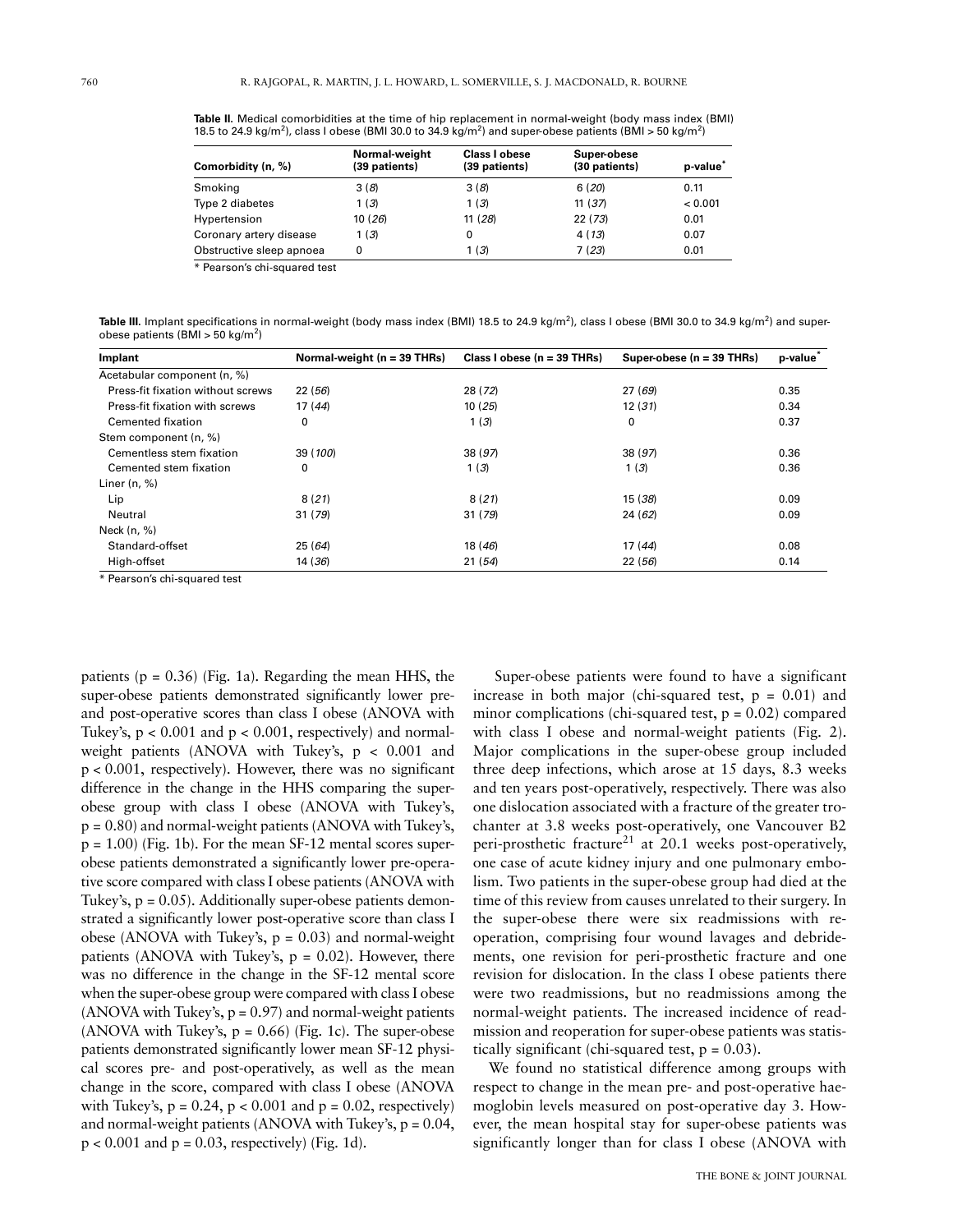

Histograms showing the mean a) Western Ontario and McMaster Universities (WOMAC) index, b) Harris hip score (HHS), c) Short-Form (SF)-12 mental component and d) SF-12 physical component scores in super-obese (body mass index (BMI) > 50 kg/m²), class I obese (BMI 30.0 to 34.9 kg/m²)<br>and normal-weight patients (BMI 18.5 to 24.9 kg/m²). The error bars represent t ference compared with both class I obese and normal-weight patients, and \*\* a significant difference compared with class I obese patients only (see text for full p-values).



Histogram showing the incidence of major and minor complications following total hip replacement in super-obese (body mass index (BMI) > 50 kg/m<sup>2</sup>), class I obese (BMI 30.0 to 34.9 kg/m<sup>2</sup>) and normal-weight patients (BMI 18.5 to 24.9 kg/m<sup>2</sup>).  $*$  indicates a statistically significant difference compared with class I obese and normal-weight patients (see text for full p-values).

Tukey's,  $p = 0.01$ ) and normal-weight patients (ANOVA with Tukey's,  $p = 0.03$ ) (Table IV). Furthermore, a significantly higher number of super-obese patients required transfer to their regional hospital or rehabilitation facility

before going home compared with class I obese or normalweight patients (chi-squared test,  $p = 0.001$ ).

#### **Discussion**

Our study demonstrates a significant morbidity associated with super-obese patients undergoing THR. Specifically, we have shown that super-obese patients have an approximately sevenfold increase in major complications compared with normal-weight patients, as well as a longer hospital stay. Six major complications were experienced within six months of surgery. These findings are similar to those of a study by Schwarzkopf et al,<sup>16</sup> who demonstrated a significant increase in peri-operative complications and length of hospital stay in patients with BMIs >  $45 \text{ kg/m}^2$ . This group also found that these variables increased in a linear fashion with every 5 kg/m<sup>2</sup> increase in BMI. Similarly, a meta-analysis published by Haverkamp et  $al^{22}$ compared the complication rate in patients with BMIs  $>$  30 kg/m<sup>2</sup> with that of normal-weight patients. After pooling data from 15 studies, they demonstrated an increase in dislocation, aseptic loosening, infection and venous thromboembolism in obese patients compared to normal-weight patients. These findings are similar to complication rates seen in our study.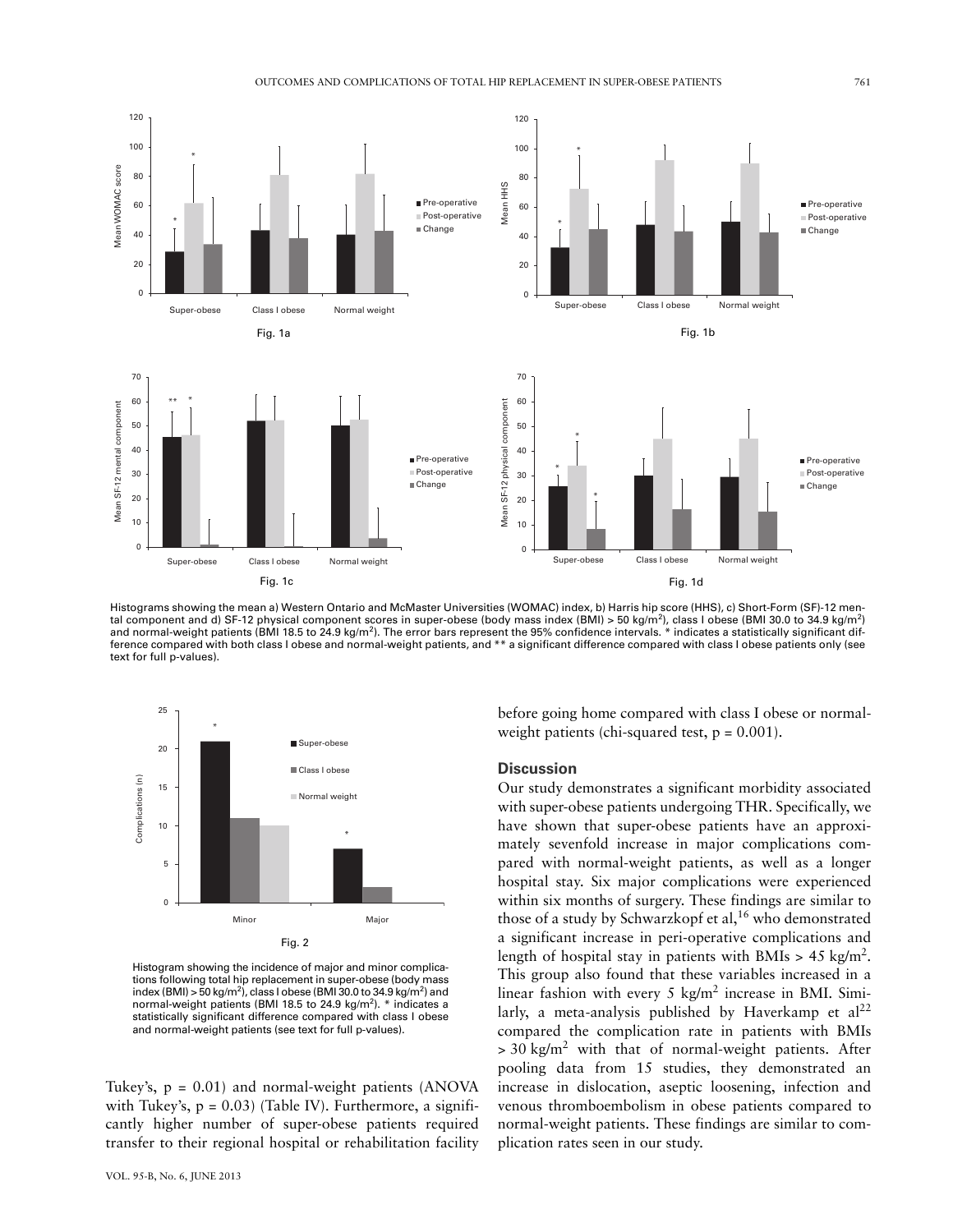| Variable                                       | Normal-weight ( $n = 39$ THRs) | Class I obese $(n = 39$ THRs) | Super-obese $(n = 39$ THRs) | p-value          |
|------------------------------------------------|--------------------------------|-------------------------------|-----------------------------|------------------|
| Approach (n, %)                                |                                |                               |                             |                  |
| Lateral                                        | 37 (95)                        | 37(95)                        | 37(95)                      | $1.00^*$         |
| Posterior                                      | 2(5)                           | 2(5)                          | 2(5)                        | $1.00*$          |
| Mean surgical time (mins) (range)              | 98.6 (62 to 187)               | 93.1 (64 to 155)              | 93.5 (52 to 142)            | $0.74^{\dagger}$ |
| Mean fall in haemoglobin (range)               | 41.7 (12 to 73)                | 39.4 (11 to 63)               | 38.7 (20 to 66)             | $0.52^{+}$       |
| Mean hospital stay (days) (range)              | 5.2 $(2 \text{ to } 14)$       | 4.9 (3 to 10)                 | 7.0 (3 to 28)               | $0.01^+$         |
| Patients requiring rehabilitation facility (%) | 0% (0 of 39)                   | 5% (2 of 39)                  | 37 (11 of 30)               | 0.001'           |

Table IV. Peri-operative variables in normal-weight (body mass index (BMI) 18.5 to 24.9 kg/m<sup>2</sup>), class I obese (BMI 30.0 to 34.9 kg/m<sup>2</sup>) and superobese patients (BMI > 50 kg/m<sup>2</sup>)

\* Pearson's chi-squared test

† ANOVA with Tukey's

Our study also demonstrates that super-obese patients undergoing THR obtain a similar benefit with respect to pain relief and function, which is consistent with a previous study by McCalden et  $al^{23}$  in morbidly obese patients. Specifically, with respect to HHS, WOMAC and SF-12, there was no significant difference in change score between groups. This study suggests that morbidly obese patients should not be prevented from obtaining access to THR because of weight alone, and this is supported by other studies.<sup>24,25</sup> Studies have also examined the effect of arthroplasty on post-operative weight loss as a result of increased ability to walk. Surprisingly, a study by Middleton and Boardman<sup>26</sup> showed that patients demonstrated increases in BMI following THR regardless of pre-operative BMI or gender. This has been supported by similar studies<sup>27,28</sup> and suggests that weight loss in obese patients is not promoted by pain-alleviating arthroplasty surgery.

In our study, two patients in the super-obese group had previously undergone gastric-bypass procedures, but unfortunately these had failed to provide long-term weight loss. Previous studies have examined the utility of bariatric surgery prior to arthroplasty surgery. Specifically, Kulkarni et  $al^{29}$ examined a population of obese patients, some of whom received bariatric surgery prior to total joint replacement and some who received the surgery after total joint replacement. They found a 3.5-fold reduction in the rate of infection and a sevenfold reduction in 30-day readmission in patients undergoing bariatric surgery before total joint arthroplasty. The cost-effectiveness of treating obesity with a form of bariatric surgery has also been demonstrated previously.30 However, bariatric surgery also carries risks and an overall mortality of 0.28%, which must be taken into consideration.30

Several regions in the United Kingdom are now implementing weight loss strategies before total joint arthroplasty.31 Although obesity is not a contraindication to referral, many hospitals are seeking evidence to support an attempt at weight loss in patients with BMIs  $> 40.0 \text{ kg/m}^2$ before considering the patient as a candidate for joint replacement.32-34 Given the incidence of complications seen in super-obese patients, this trend is likely to continue. Furthermore, in the United States, hospitals and physicians may soon be ranked by the Center for Medicare and Medicaid Services (CMS) based on arthroplasty-specific outcomes.35,36 These include the risk-standardised complication rate and the risk-standardised 30-day all-cause readmission rate. Based on these criteria, physicians and hospitals may be inclined to refuse treatment to patients who are super-obese to keep their complication rates low. In an attempt to reduce this bias, we would recommend that super-obese patients be placed in a specific category by the CMS.

This study has limitations, including the retrospective collation of data, the relatively small sample size and the use of a database to which multiple surgeons contribute. However, its strengths include the matched controls and outcome scores. It is also the only study in the literature to date that examines complications as well as outcome scores of super-obese patients undergoing THR.

In conclusion, we have demonstrated a significant increase in major complications, readmission rates and length of stay in hospital in super-obese patients compared with class I obese and normal-weight patients. Super-obese patients have lower pre- and post-operative outcome scores but show similar changes in their WOMAC osteoarthritic indices and HHSs. Super-obese patients should be made aware that they can achieve significant clinical benefit from THR, but that the potential risks are higher than for normal-weight patients.

No benefits in any form have been received or will be received from a commercial party related directly or indirectly to the subject of this article.

This article was primary edited by G. Scott and first-proof edited by D. Rowley.

#### **References**

- **1. No authors listed.** World Health Organization. Obesity and Overweight. http:// www.who.int/mediacentre/factsheets/fs311/en/index.html (date last accessed 19 February 2012).
- **2. No authors listed.** Word Health Organization. BMI Classification. http:// apps.who.int/bmi/index.jsp?introPage=intro\_3.html (date last accessed 3 April 2013).
- **3. No authors listed.** Statistics Canada. Adult obesity prevalence in Canada and the United States. http://www.statcan.gc.ca/pub/82-625-x/2011001/article/11411 eng.htm (date last accessed 19 February 2012).
- **4. No authors listed.** Health Canada. Obesity. http://www.hc-sc.gc.ca/hl-vs/iyh-vsv/ life-vie/obes-eng.php (date last accessed 19 February 2012).
- **5. Bourne R, Mukhi S, Zhu N, Keresteci M, Marin M.** Role of obesity on the risk for total hip or knee arthroplasty. *Clin Orthop Relat Res* 2007;465:185–188.
- **6. Changulani M, Kalairajah Y, Peel T, Field RE.** The relationship between obesity and the age at which hip and knee replacement is undertaken. *J Bone Joint Surg [Br]* 2008;90-B:360–363.